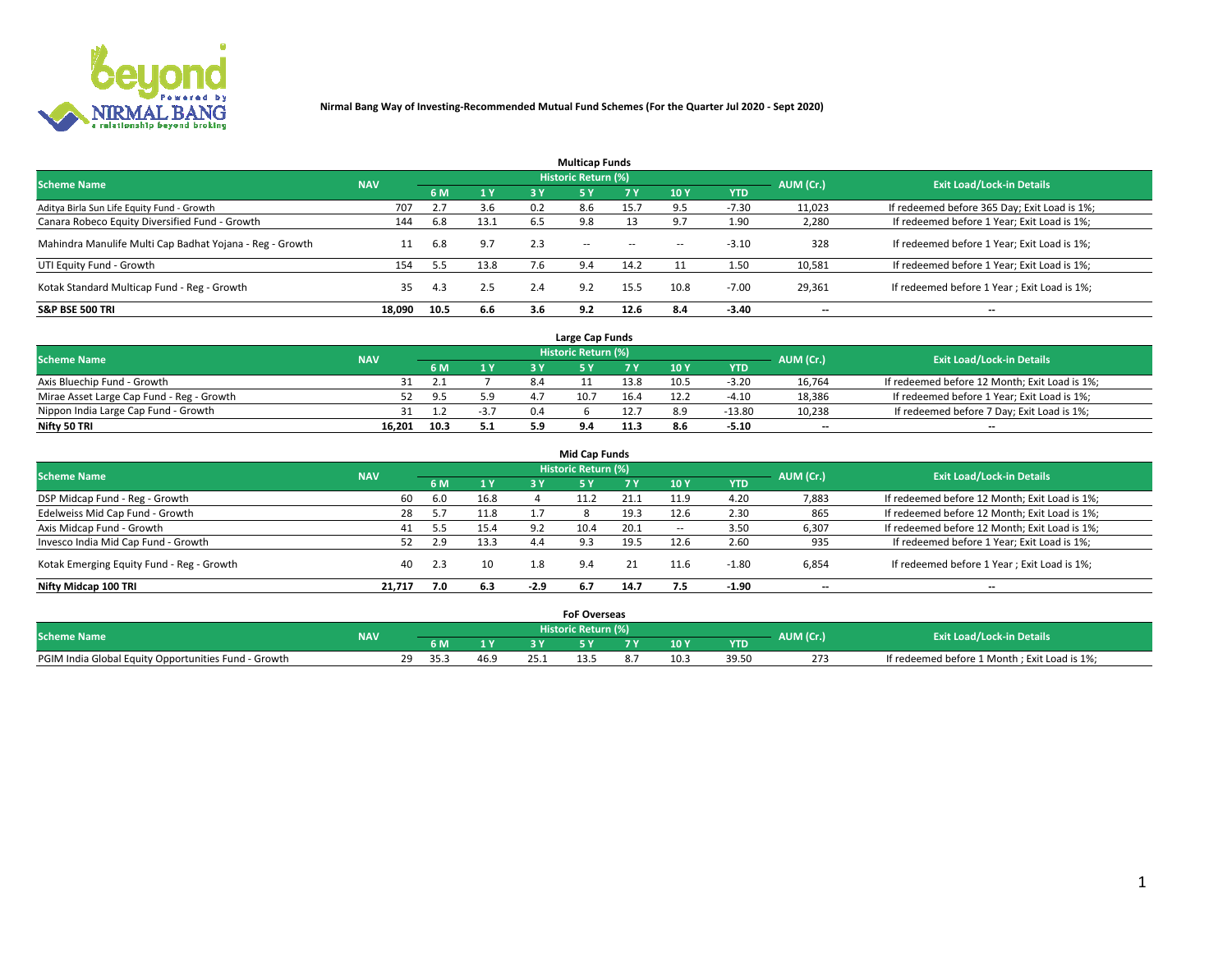

| Large & Midcap                                   |            |      |      |     |                     |      |      |            |           |                                              |  |  |  |  |
|--------------------------------------------------|------------|------|------|-----|---------------------|------|------|------------|-----------|----------------------------------------------|--|--|--|--|
| <b>Scheme Name</b>                               | <b>NAV</b> |      |      |     | Historic Return (%) |      |      |            | AUM (Cr.) | <b>Exit Load/Lock-in Details</b>             |  |  |  |  |
|                                                  |            | 6 M  | 1 Y  | 3 Y |                     | 7 V  | 10Y  | <b>YTD</b> |           |                                              |  |  |  |  |
| Mirae Asset Emerging Bluechip Fund - Growth      | 58         | 10.5 | 12   | 6.1 |                     | 24.7 | 17.7 | 0.20       | 11,316    | If redeemed before 1 Year; Exit Load is 1%;  |  |  |  |  |
| Canara Robeco Emerging Equities - Growth         | 99         |      | 14.4 |     | $-1.4$              | 23.5 | 15.2 | 2.30       | 5,878     | If redeemed before 1 Year; Exit Load is 1%;  |  |  |  |  |
| Principal Emerging Bluechip Fund - Growth        | 109        | 6.6  | 12.7 | 1.b | 10.5                | 20.3 | 12.3 | 0.50       | 2,091     | If redeemed before 365 Day; Exit Load is 1%; |  |  |  |  |
| Invesco India Growth Opportunities Fund - Growth | 34         | 3.4  |      | 37  | 8.9                 | 14   | 10   | -5.70      | 2,831     | If redeemed before 1 Year; Exit Load is 1%;  |  |  |  |  |
| Sundaram Large and Mid Cap Fund - Reg - Growth   | 34         | 0.3  |      |     |                     | 15.2 |      | $-8.50$    | 1,196     | If redeemed before 365 Day; Exit Load is 1%; |  |  |  |  |
| NIFTY Large Midcap 250 TRI                       | 7.294      | 9.5  | 8.4  |     | 9.7                 |      | 9.5  | -1.70      | $-$       | $- -$                                        |  |  |  |  |

|                                                     |            |        |     | <b>Focused Funds</b>       |      |        |            |                          |                                               |
|-----------------------------------------------------|------------|--------|-----|----------------------------|------|--------|------------|--------------------------|-----------------------------------------------|
| <b>Scheme Name</b>                                  | <b>NAV</b> |        |     | <b>Historic Return (%)</b> |      |        |            | AUM (Cr.)                | <b>Exit Load/Lock-in Details</b>              |
|                                                     |            | 6 M    | 1 Y |                            |      | 10 Y   | <b>YTD</b> |                          |                                               |
| Axis Focused 25 Fund - Growth                       | 30         |        | 7.9 |                            | 14.6 | $\sim$ | $-3.80$    | 11.372                   | If redeemed before 12 Month; Exit Load is 1%; |
| ICICI Prudential Focused Equity Fund - Ret - Growth |            | 16.0   |     |                            | 10.9 |        | 5.30       | 755                      | If redeemed before 1 Year; Exit Load is 1%;   |
| SBI Focused Equity Fund - Growth                    | 147        | $-0.2$ | 7.5 | 10.                        |      |        | $-4.3C$    | 10,248                   | If redeemed before 1 Year; Exit Load is 1%;   |
| <b>S&amp;P BSE 500 TRI</b>                          | 18,090     | 10.5   | 6.6 |                            | 12.6 |        | $-3.40$    | $\overline{\phantom{a}}$ | $\hspace{0.05cm} \cdots$                      |

| <b>Small Cap Funds</b>       |            |      |      |                     |      |  |                 |                                  |       |                                             |  |  |  |
|------------------------------|------------|------|------|---------------------|------|--|-----------------|----------------------------------|-------|---------------------------------------------|--|--|--|
| <b>Scheme Name</b>           | <b>NAV</b> |      |      | Historic Return (%) |      |  | AUM (Cr.)       | <b>Exit Load/Lock-in Details</b> |       |                                             |  |  |  |
|                              |            | 6 M  | 1 Y  |                     |      |  | 10 <sub>Y</sub> | <b>YTD</b>                       |       |                                             |  |  |  |
| HDFC Small Cap Fund - Growth |            |      | -1.4 | $-0.8$              |      |  | 8.9             | $-3.90$                          | 8,645 | If redeemed before 1 Year; Exit Load is 1%; |  |  |  |
| SBI Small Cap Fund - Growth  |            | 10.2 |      |                     | 13.6 |  |                 | 8.00                             | 5,039 | If redeemed before 1 Year; Exit Load is 1%; |  |  |  |
| Nifty Smallcap 100 TRI       | 6.980      | 9 G  | 3.9  | $-9.8$              | 3.4  |  | 3.9             | $-2.60$                          | $- -$ | $- -$                                       |  |  |  |

| ELSS Schemes (Tax Saving u/s 80-C)           |            |      |      |                            |            |        |                          |            |                          |                                  |  |  |  |
|----------------------------------------------|------------|------|------|----------------------------|------------|--------|--------------------------|------------|--------------------------|----------------------------------|--|--|--|
| <b>Scheme Name</b>                           | <b>NAV</b> |      |      | <b>Historic Return (%)</b> |            |        |                          |            | AUM (Cr.)                | <b>Exit Load/Lock-in Details</b> |  |  |  |
|                                              |            | 6 M  | 1 Y  | 73 V                       | <b>5Y</b>  | 7 Y    | 10Y                      | <b>YTD</b> |                          |                                  |  |  |  |
| Aditya Birla Sun Life Tax Relief 96 - Growth | 32         | 5.6  | 8.9  |                            | 8.9        | 16.1   | 10.1                     | $-1.10$    | 11,001                   | Nil                              |  |  |  |
| Axis Long Term Equity Fund - Growth          | 47         | -1.6 | 5.4  | 5.7                        | 9.1        | 17.8   | 14.2                     | $-5.30$    | 21,905                   | Nil                              |  |  |  |
| Canara Robeco Equity Tax Saver Fund - Growth | 71         | 7.9  | 15.2 | 7.9                        | 10         | 14     | 10.1                     | 3.80       | 1,122                    | Nil                              |  |  |  |
| Invesco India Tax Plan - Growth              |            | 5.6  | 9.2  |                            | $\alpha$ . | 16.2   | 11.1                     | $-1.50$    | 1,113                    | Nil                              |  |  |  |
| Mirae Asset Tax Saver Fund - Reg - Growth    | 19         | 12.4 | 10.6 | 6.5                        | $\sim$ $-$ | $\sim$ | $\overline{\phantom{a}}$ | $-0.80$    | 4,181                    | Nil                              |  |  |  |
| S&P BSE 200 TRI                              | 5,851      | 10.6 | 6.4  |                            | GΔ         | 12.5   | 8.7                      | $-3.70$    | $\overline{\phantom{a}}$ | $- -$                            |  |  |  |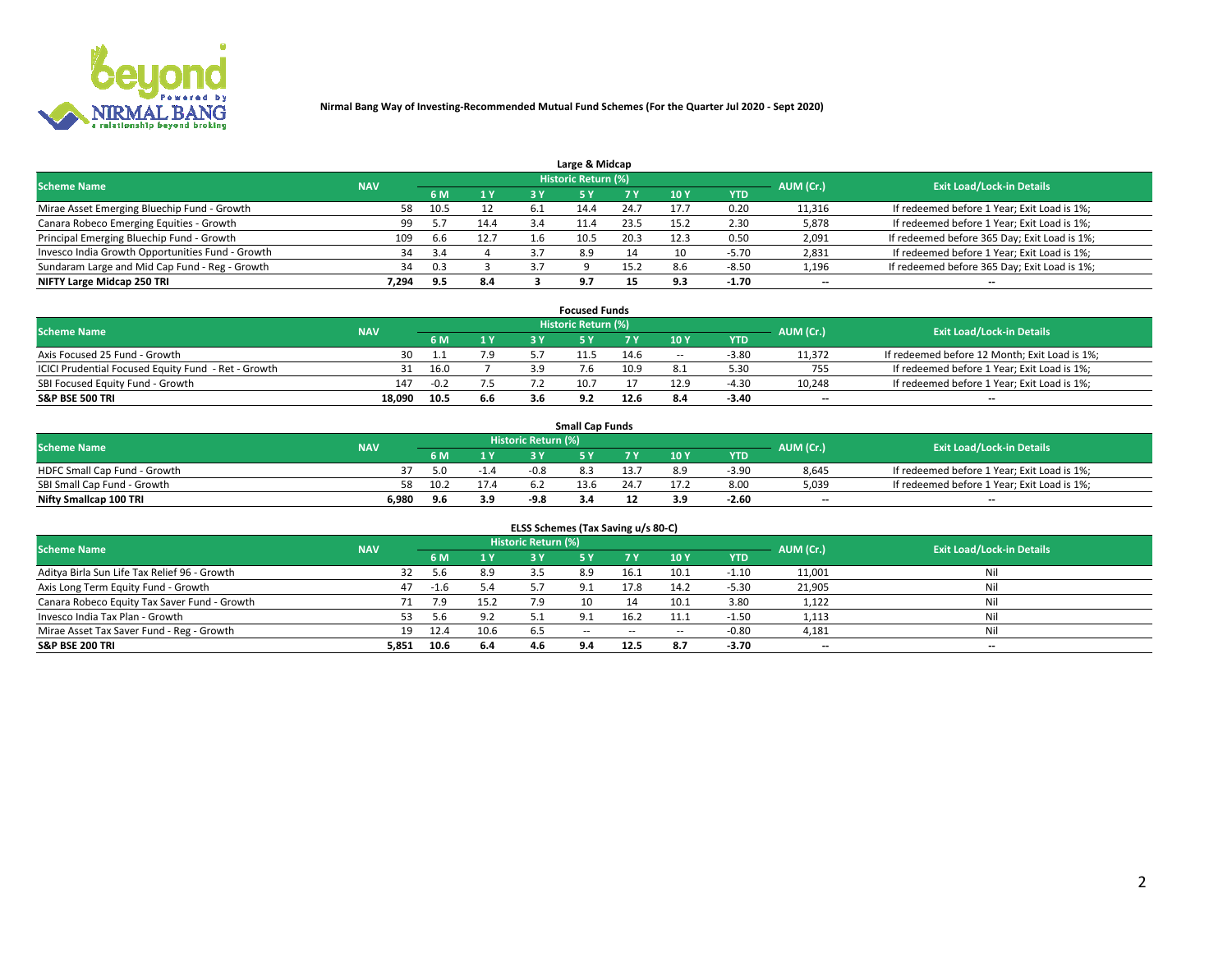

|                                                        |            |            |      |                            | <b>Solution Oriented</b> |      |                          |            |                          |                                                                     |
|--------------------------------------------------------|------------|------------|------|----------------------------|--------------------------|------|--------------------------|------------|--------------------------|---------------------------------------------------------------------|
| <b>Scheme Name</b>                                     | <b>NAV</b> |            |      | <b>Historic Return (%)</b> |                          |      |                          |            | AUM (Cr.)                | <b>Exit Load/Lock-in Details</b>                                    |
|                                                        |            | <b>6 M</b> | 1 Y  | 3 Y                        |                          |      | 10Y                      | <b>YTD</b> |                          |                                                                     |
|                                                        |            |            |      |                            |                          |      |                          |            |                          | If redeemed before 1 Year; Exit Load is 3%; If redeemed bet. 1 Year |
| <b>HDFC Childrens Gift Fund</b>                        | 126        | 8.3        | 6.9  | 4.8                        | 9.1                      | 14.1 |                          | 0.60       | 3.363                    | to 2 Year; Exit Load is 2%; If redeemed bet. 2 Year to 3 Year; Exit |
|                                                        |            |            |      |                            |                          |      |                          |            |                          | Load is 1%;                                                         |
| Tata Retirement Savings Fund - Moderate Plan - Reg     | 32         | 8.4        | 11.1 | 3.3                        | 10                       | 15.7 | --                       | 0.70       | 1,155                    | If redeemed before 61 Month; Exit Load is 1%;                       |
| Tata Retirement Savings Fund - Progressive Plan - Reg  | 31         | 8.3        | 10.3 |                            |                          | 15.4 | $\overline{\phantom{a}}$ | -1.20      | 793                      | If redeemed before 61 Month; Exit Load is 1%;                       |
| Tata Retirement Savings Fund - Reg - Conservative Plan | 22         | 5.4        | 9.3  |                            | 8.1                      | 9.8  | --                       | 5.10       | 144                      | If redeemed before 61 Month; Exit Load is 1%;                       |
| S&P BSE 200 TRI                                        | 5,851      | 10.6       | 6.4  |                            | 9.4                      | 12.5 | 8.7                      | $-3.70$    | $\overline{\phantom{a}}$ | $- -$                                                               |

|                                                    |            |      |              |                            | <b>Index Fund</b> |      |      |            |                          |                                               |
|----------------------------------------------------|------------|------|--------------|----------------------------|-------------------|------|------|------------|--------------------------|-----------------------------------------------|
| <b>Scheme Name</b>                                 | <b>NAV</b> |      |              | <b>Historic Return (%)</b> |                   |      |      |            | AUM (Cr.)                | <b>Exit Load/Lock-in Details</b>              |
|                                                    |            |      | $\sqrt{1}$ Y | 2 V                        |                   | 7 V  | 10 Y | <b>YTD</b> |                          |                                               |
| HDFC Index Fund-NIFTY 50 Plan                      | 105        | 9.5  | 4.1          |                            |                   | 10.7 |      | $-5.80$    | 1,858                    | If redeemed before 3 Day; Exit Load is 0.25%; |
| ICICI Prudential Nifty Next 50 Index Fund - Growth |            |      |              | $-1.9$                     |                   | 13.5 |      | $-4.70$    | 768                      | Nil                                           |
| UTI Nifty Index Fund - Growth                      |            | 9.8  |              |                            |                   | 10.8 |      | $-5.60$    | 2,571                    | Nil                                           |
| Nifty 50 TRI                                       | 16.201     | 10.3 | 5.1          |                            |                   | 11.3 | 8.6  | $-5.10$    | $\overline{\phantom{a}}$ | $- -$                                         |

|                                       |            |      |     |                            | <b>Contra/Value Fund</b> |      |     |            |                          |                                             |
|---------------------------------------|------------|------|-----|----------------------------|--------------------------|------|-----|------------|--------------------------|---------------------------------------------|
| <b>Scheme Name</b>                    | <b>NAV</b> |      |     | <b>Historic Return (%)</b> |                          |      |     |            | AUM (Cr.)                | <b>Exit Load/Lock-in Details</b>            |
|                                       |            |      | 1 V |                            |                          | 7 V  | 10Y | <b>YTD</b> |                          |                                             |
| Invesco India Contra Fund - Growth    | 50         | -95  | 9.9 |                            | 10.9                     | 18.8 |     | 1.00       | 5,019                    | If redeemed before 1 Year; Exit Load is 1%; |
| UTI Value Opportunities Fund - Growth | 62         |      |     |                            |                          | 10.2 |     | $-3.90$    | 4,251                    | If redeemed before 1 Year; Exit Load is 1%; |
| <b>S&amp;P BSE 500 TRI</b>            | 18.090     | 10.5 | 6.6 |                            |                          | 12.6 |     | $-3.40$    | $\overline{\phantom{a}}$ | $- -$                                       |

| Sector/Thematic                                                           |            |         |         |                     |            |            |                          |            |           |                                               |  |  |  |
|---------------------------------------------------------------------------|------------|---------|---------|---------------------|------------|------------|--------------------------|------------|-----------|-----------------------------------------------|--|--|--|
| <b>Scheme Name</b>                                                        | <b>NAV</b> |         |         | Historic Return (%) |            |            |                          |            | AUM (Cr.) | <b>Exit Load/Lock-in Details</b>              |  |  |  |
|                                                                           |            | 6 M     | 1 Y     | 3 Y                 | <b>5Y</b>  | <b>7 Y</b> | 10Y                      | <b>YTD</b> |           |                                               |  |  |  |
| Canara Robeco Consumer Trends Fund - Reg - Growth                         | 42         | 3.9     | 12.1    | 5.9                 | 11.7       | 16.4       | 11.5                     | $-0.80$    | 398       | If redeemed before 1 Year; Exit Load is 1%;   |  |  |  |
| Mirae Asset Great Consumer Fund - Growth                                  | 36         | 4.0     | 8.7     | 5.6                 | 11.5       | 14.7       | $\overline{\phantom{a}}$ | $-3.90$    | 1,013     | If redeemed before 1 Year; Exit Load is 1%;   |  |  |  |
| <b>ICICI Prudential Technology Fund - Growth</b>                          | 74         | 34.3    | 21.4    | 22.6                | 12.3       | 17.2       | 15.8                     | 27.50      | 475       | If redeemed before 15 Day; Exit Load is 1%;   |  |  |  |
| Nippon India Pharma Fund - Growth                                         | 216        | 39.1    | 49.7    | 20.5                | 8.1        | 16.7       | 15.2                     | 41.80      | 3,496     | If redeemed before 1 Month; Exit Load is 1%;  |  |  |  |
| BNP Paribas India Consumption Fund - Reg - Growth                         | 13         | 3.9     | 14.9    | $\sim$ $\sim$       | $\sim$ $-$ | $\sim$     | $\overline{\phantom{a}}$ | 1.40       | 558       | If redeemed before 12 Month; Exit Load is 1%; |  |  |  |
| ICICI Prudential Banking and Financial Services Fund - Retail -<br>Growth | 51         | $-12.4$ | $-15.7$ | $-5.7$              | 7.8        | 15.5       | 10.4                     | $-26.70$   | 2,633     | If redeemed before 15 Day; Exit Load is 1%;   |  |  |  |
| <b>S&amp;P BSE 500 TRI</b>                                                | 18.090     | 10.5    | 6.6     | 3.6                 | 9.2        | 12.6       | 8.4                      | $-3.40$    | $- -$     | --                                            |  |  |  |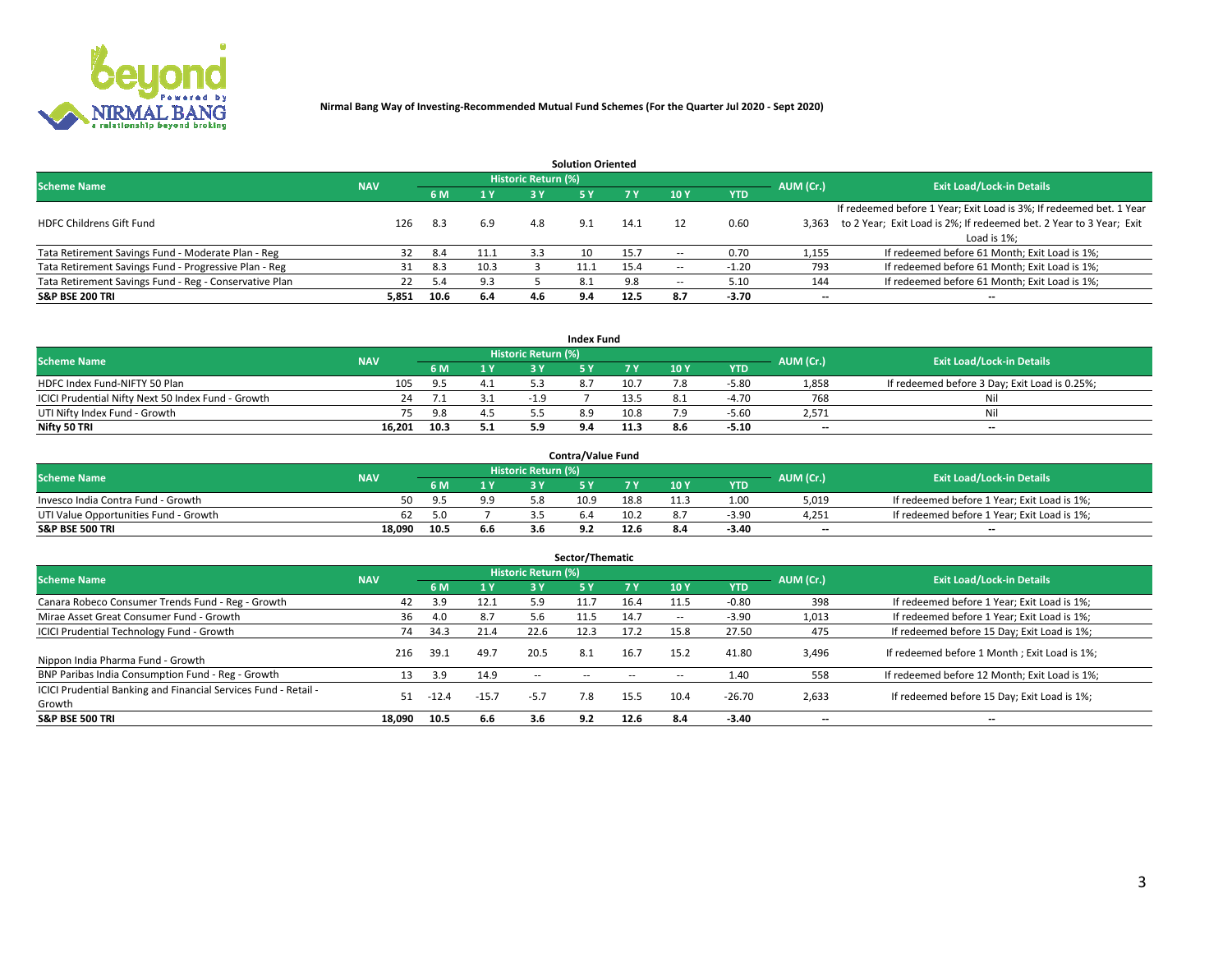

| <b>Dynamic Asset Allocation Funds</b>                   |            |      |     |                            |     |        |                          |            |           |                                                 |  |  |  |  |
|---------------------------------------------------------|------------|------|-----|----------------------------|-----|--------|--------------------------|------------|-----------|-------------------------------------------------|--|--|--|--|
| <b>Scheme Name</b>                                      | <b>NAV</b> |      |     | <b>Historic Return (%)</b> |     |        |                          |            | AUM (Cr.) | <b>Exit Load/Lock-in Details</b>                |  |  |  |  |
|                                                         |            | 6 M  | 1 Y |                            |     |        | $-10Y$                   | <b>YTD</b> |           |                                                 |  |  |  |  |
| ICICI Prudential Balanced Advantage Fund - Reg - Growth |            | 8.0  | 7.8 | 5.8                        | 8.4 | 12.1   | 10.8                     | 0.10       | 26,139    | If redeemed before 1 Year; Exit Load is 1%;     |  |  |  |  |
| Invesco India Dynamic Equity Fund - Growth              | 29         | 3.2  | 3.2 |                            | b.b | 10.8   | 8.5                      | $-2.70$    | 744       | If redeemed before 3 Month; Exit Load is 0.25%; |  |  |  |  |
| Nippon India Balanced Advantage Fund - Growth           | 94         | -4.5 | 4.7 |                            |     |        | 8.6                      | -0.60      | 2,876     | If redeemed before 12 Month; Exit Load is 1%;   |  |  |  |  |
| SBI Dynamic Asset Allocation Fund - Reg - Growth        | 14         | 7.8  | 2.9 | 3.8                        |     | $\sim$ | $\overline{\phantom{a}}$ | $-2.60$    | 594       | If redeemed before 12 Month; Exit Load is 1%;   |  |  |  |  |
| NIFTY 50 Hybrid Composite Debt 65:35 Index              | 10,697     | 10.1 | 8.8 | 7.6                        | 9.7 | 11.1   | 9.1                      | 1.20       | $- -$     | $- -$                                           |  |  |  |  |

| <b>Hybrid Aggressive</b>                        |                                                         |      |      |     |            |            |                          |            |           |                                               |  |  |  |  |
|-------------------------------------------------|---------------------------------------------------------|------|------|-----|------------|------------|--------------------------|------------|-----------|-----------------------------------------------|--|--|--|--|
|                                                 | Historic Return (%)<br><b>Scheme Name</b><br><b>NAV</b> |      |      |     |            |            |                          |            |           |                                               |  |  |  |  |
|                                                 |                                                         | 6 M  | 1 Y  | RУ  |            | 7 V        | 10Y                      | <b>YTD</b> | AUM (Cr.) | <b>Exit Load/Lock-in Details</b>              |  |  |  |  |
| Canara Robeco Equity Hybrid Fund - Growth       | 174                                                     | 6.2  | 12.3 | 6.4 | $^{\circ}$ | 14.4       | 10.7                     | 3.20       | 3,351     | If redeemed before 1 Year; Exit Load is 1%;   |  |  |  |  |
| SBI Equity Hybrid Fund - Growth                 | 141                                                     |      | 4.7  |     |            | 14.3       | 10.4                     | $-3.30$    | 31,993    | If redeemed before 12 Month; Exit Load is 1%; |  |  |  |  |
| Mirae Asset Hybrid - Equity Fund - Reg - Growth | 15                                                      |      | 6.8  |     | 10.1       | $\sim$ $-$ | $\overline{\phantom{a}}$ | $-1.50$    | 3,749     | If redeemed before 1 Year; Exit Load is 1%;   |  |  |  |  |
| ICICI Prudential Equity & Debt Fund - Growth    | 129                                                     | 4.6  | 0.0  |     |            | 12.9       | 11.1                     | $-7.80$    | 17,403    | If redeemed before 1 Year; Exit Load is 1%;   |  |  |  |  |
| NIFTY 50 Hybrid Composite Debt 65:35 Index      | 10.697                                                  | 10.1 | 8.8  |     |            |            |                          | 1.20       | $- -$     | $- -$                                         |  |  |  |  |

| <b>Arbitrage Fund</b>                      |            |    |     |     |                     |     |        |        |            |           |                                                 |  |  |  |
|--------------------------------------------|------------|----|-----|-----|---------------------|-----|--------|--------|------------|-----------|-------------------------------------------------|--|--|--|
| <b>Scheme Name</b>                         | <b>NAV</b> |    |     |     | Historic Return (%) |     |        |        |            | AUM (Cr.) | <b>Exit Load/Lock-in Details</b>                |  |  |  |
|                                            |            |    | LΜ  | 3 M | <b>6M</b>           |     |        |        | <b>YTD</b> |           |                                                 |  |  |  |
| IDFC Arbitrage Fund - Reg - Growth         |            | 25 | 4.b |     |                     | 4.4 |        |        | 3.90       | 7,341     | If redeemed before 1 Month; Exit Load is 0.25%; |  |  |  |
| Kotak Equity Arbitrage Fund - Reg - Growth |            | 29 | -51 |     |                     |     |        |        | 4.60       | 15,364    | If redeemed before 30 Day; Exit Load is 0.25%;  |  |  |  |
| Tata Arbitrage Fund - Reg - Growth         |            |    | 4.6 |     |                     |     | $\sim$ | $\sim$ | 5.30       | 2,050     | If redeemed before 30 Day; Exit Load is 0.25%;  |  |  |  |
| Nippon India Arbitrage Fund - Growth       |            | 20 | 4.9 | 2.9 |                     |     |        | ິດ     | 4.60       | 7.576     | If redeemed before 1 Month; Exit Load is 0.25%; |  |  |  |

| Overnight Fund                                      |            |            |     |                     |     |           |            |                 |                          |                                  |  |  |  |
|-----------------------------------------------------|------------|------------|-----|---------------------|-----|-----------|------------|-----------------|--------------------------|----------------------------------|--|--|--|
| <b>Scheme Name</b>                                  | <b>NAV</b> |            |     | Historic Return (%) |     |           | <b>YTM</b> | Avg             | AUM (Cr.)                | <b>Exit Load/Lock-in Details</b> |  |  |  |
|                                                     |            | <b>1 W</b> | 2 W | 1 M                 | : M | <b>1Y</b> |            | <b>Maturity</b> |                          |                                  |  |  |  |
| Aditya Birla Sun Life Overnight Fund - Reg - Growth | 1,092      | 2.9        | 2.8 | 2.9                 | 2.9 | 3 Q       | 3.24       | $\sim$ $-$      | 7,592                    | Nil                              |  |  |  |
| HDFC Overnight Fund - Growth                        | 2,992      | 2.9        | 2.8 | 2.9                 | 2.9 | 3.8       | 3.01769    | 0.00            | 11,845                   | Nil                              |  |  |  |
| ICICI Prudential Overnight Fund - Reg - Growth      | 109        |            | 2.9 | 2.9                 | 2.9 |           | 3.26       | 0.01            | 8,645                    | Nil                              |  |  |  |
| Nippon India Overnight Fund - Reg - Growth          | 109        | 2.9        | 2.9 | 2.9                 | 2.9 | 3.9       | 3.17       | 0.01            | 4,508                    | Nil                              |  |  |  |
| Kotak Overnight Fund - Reg - Growth                 | 1,079      | 2.9        | 2.9 | 2.9                 | 2.9 | 3 Q       |            | 0.01            | 4,494                    | Nil                              |  |  |  |
| <b>CRISIL Liquid Fund Index</b>                     | $-$        | 3.7        | 3.8 |                     | 4.1 | 5.3       | --         | $- -$           | $\overline{\phantom{a}}$ | $- -$                            |  |  |  |

### **Overnight Fund**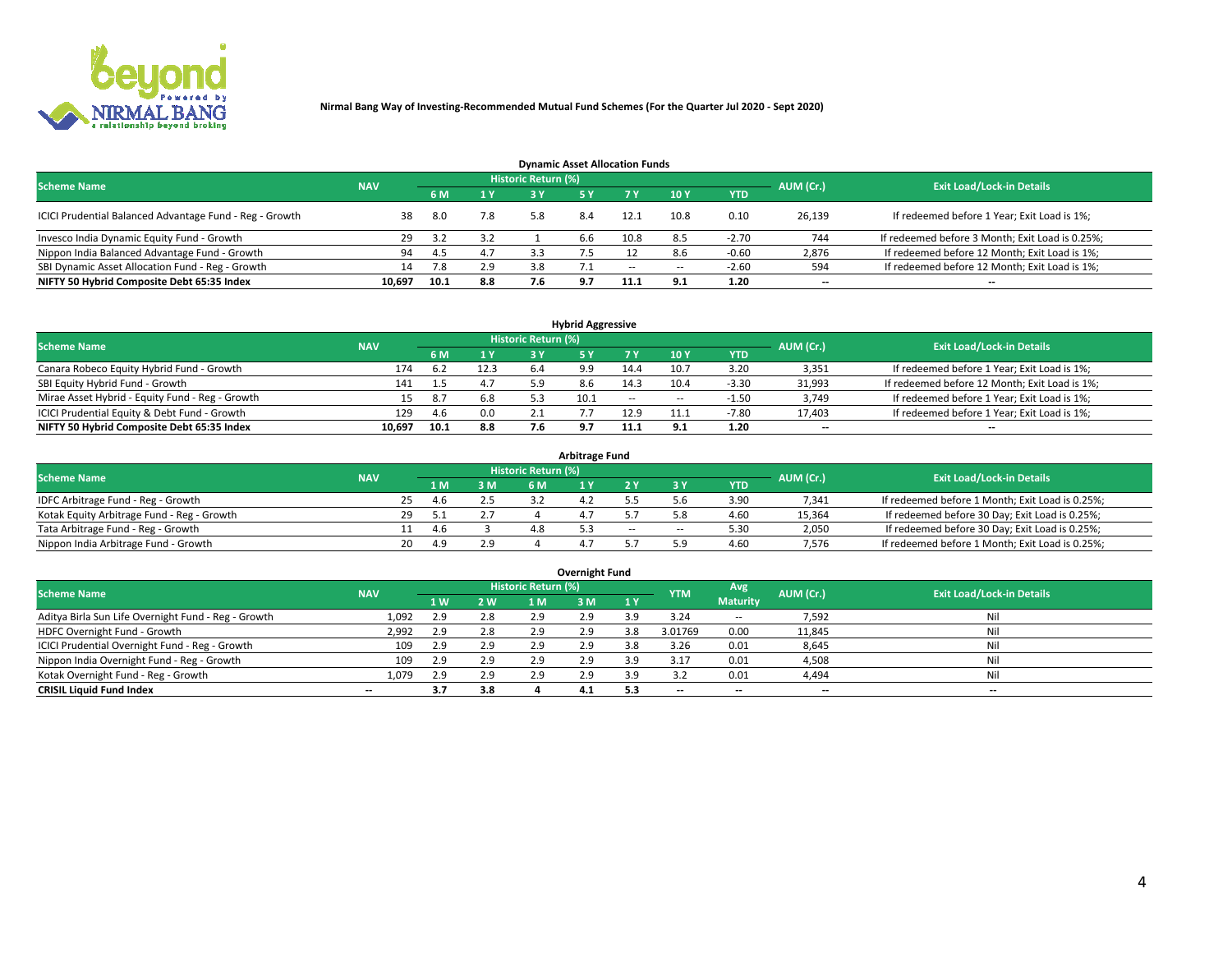

| <b>Liquid Funds</b>                              |            |                |     |                            |     |     |            |                 |           |                                  |  |  |  |  |
|--------------------------------------------------|------------|----------------|-----|----------------------------|-----|-----|------------|-----------------|-----------|----------------------------------|--|--|--|--|
| <b>Scheme Name</b>                               | <b>NAV</b> |                |     | <b>Historic Return (%)</b> |     |     | <b>YTM</b> | Avg             | AUM (Cr.) | <b>Exit Load/Lock-in Details</b> |  |  |  |  |
|                                                  |            | 1 <sub>W</sub> | 2 W |                            | : M | 1Y  |            | <b>Maturity</b> |           |                                  |  |  |  |  |
| Aditya Birla Sun Life Liquid Fund - Reg - Growth | 324        | 2.6            |     |                            |     |     | 3.63       | $\sim$ $-$      | 39,810    | *Ref Footnote                    |  |  |  |  |
| ICICI Prudential Liquid Fund - Reg - Growth      | 298        |                | 2.9 |                            |     |     | 3.64       | 0.10            | 54,835    | *Ref Footnote                    |  |  |  |  |
| Kotak Liquid Fund - Reg - Growth                 | 4,071      | 2.5            | 2.9 |                            |     | 4.8 | 3.49       | 0.10            | 32,611    | *Ref Footnote                    |  |  |  |  |
| Nippon India Liquid Fund - Growth                | 4,913      |                | 2.9 |                            |     |     | 3.51       | 0.12            | 29,334    | *Ref Footnote                    |  |  |  |  |
| Mahindra Manulife Liquid Fund - Reg - Growth     | 1,306      | 2.8            | 3.1 |                            |     |     |            | 0.10            | 2,032     | *Ref Footnote                    |  |  |  |  |
| <b>CRISIL Liquid Fund Index</b>                  | $- -$      | 3.7            | 3.8 |                            | 4.1 | 5.3 | $- -$      | --              | --        | $- -$                            |  |  |  |  |

| <b>Ultra Short Fund</b>                                                                                                                     |       |      |     |     |  |        |                          |                 |                          |       |  |  |  |  |
|---------------------------------------------------------------------------------------------------------------------------------------------|-------|------|-----|-----|--|--------|--------------------------|-----------------|--------------------------|-------|--|--|--|--|
| <b>Historic Return (%)</b><br><b>Avg</b><br><b>Scheme Name</b><br>AUM (Cr.)<br><b>Exit Load/Lock-in Details</b><br><b>YTM</b><br><b>NAV</b> |       |      |     |     |  |        |                          |                 |                          |       |  |  |  |  |
|                                                                                                                                             |       | 1 M. | 3 M | 6 M |  | 3 Y    |                          | <b>Maturity</b> |                          |       |  |  |  |  |
| HDFC Ultra Short Term Fund - Reg - Growth                                                                                                   |       | 4.3  |     |     |  | $\sim$ | 4.37958                  | 0.51            | 11.891                   | Nil   |  |  |  |  |
| L&T Ultra Short Term Fund - Growth                                                                                                          | 34    | 3.0  |     |     |  |        |                          | <b>COLUM</b>    | 2.045                    | Nil   |  |  |  |  |
| <b>NIFTY Ultra Short Duration Debt Index</b>                                                                                                | 4,170 | 4.3  |     |     |  |        | $\overline{\phantom{a}}$ | $- -$           | $\overline{\phantom{a}}$ | $- -$ |  |  |  |  |

| <b>Money Market Fund</b>                                |            |     |     |                     |  |       |                          |                 |                          |                                  |  |  |  |  |
|---------------------------------------------------------|------------|-----|-----|---------------------|--|-------|--------------------------|-----------------|--------------------------|----------------------------------|--|--|--|--|
| <b>Scheme Name</b>                                      | <b>NAV</b> |     |     | Historic Return (%) |  |       | <b>YTM</b>               | Avg             | AUM (Cr.)                | <b>Exit Load/Lock-in Details</b> |  |  |  |  |
|                                                         |            | 1 M | 3 M | 6 M                 |  | 3 Y   |                          | <b>Maturity</b> |                          |                                  |  |  |  |  |
| Aditya Birla Sun Life Money Manager Fund - Reg - Growth | 279        | 4.6 | 6.2 | 7.6                 |  | 7.8   | 3.98                     | $- -$           | 9,969                    | Nil                              |  |  |  |  |
| HDFC Money Market Fund - Growth                         | 4.326      | 4.4 | 6.3 |                     |  |       | 3.87772                  | 0.43            | 10,759                   | Nil                              |  |  |  |  |
| Tata Money Market Fund - Reg - Growth                   | 3,559      | 4.6 | 5.9 |                     |  |       | 4.08                     | 0.46            | 564                      | Nil                              |  |  |  |  |
| <b>CRISIL Liquid Fund Index</b>                         | $- -$      | 4.0 | 4.1 |                     |  | $- -$ | $\overline{\phantom{a}}$ | $- -$           | $\overline{\phantom{a}}$ | $\overline{\phantom{a}}$         |  |  |  |  |

| <b>Short Term Fund</b>                |            |    |     |      |                     |                |     |            |                 |           |                                  |  |  |  |
|---------------------------------------|------------|----|-----|------|---------------------|----------------|-----|------------|-----------------|-----------|----------------------------------|--|--|--|
| <b>Scheme Name</b>                    | <b>NAV</b> |    |     |      | Historic Return (%) |                |     | <b>YTM</b> | Avg             | AUM (Cr.) | <b>Exit Load/Lock-in Details</b> |  |  |  |
|                                       |            |    | 1 M | 3 M  | 6 M                 | $\overline{M}$ | 2 V |            | <b>Maturity</b> |           |                                  |  |  |  |
| HDFC Short Term Debt Fund - Growth    |            | 24 |     | 12.6 | 10.9                | 10.5           | 8.h | 6.26       | 3.75            | 13,154    |                                  |  |  |  |
| Nippon India Short Term Fund - Growth |            | 40 |     |      |                     | ŏ.ŏ            |     |            | 2.63            | 8,291     | M                                |  |  |  |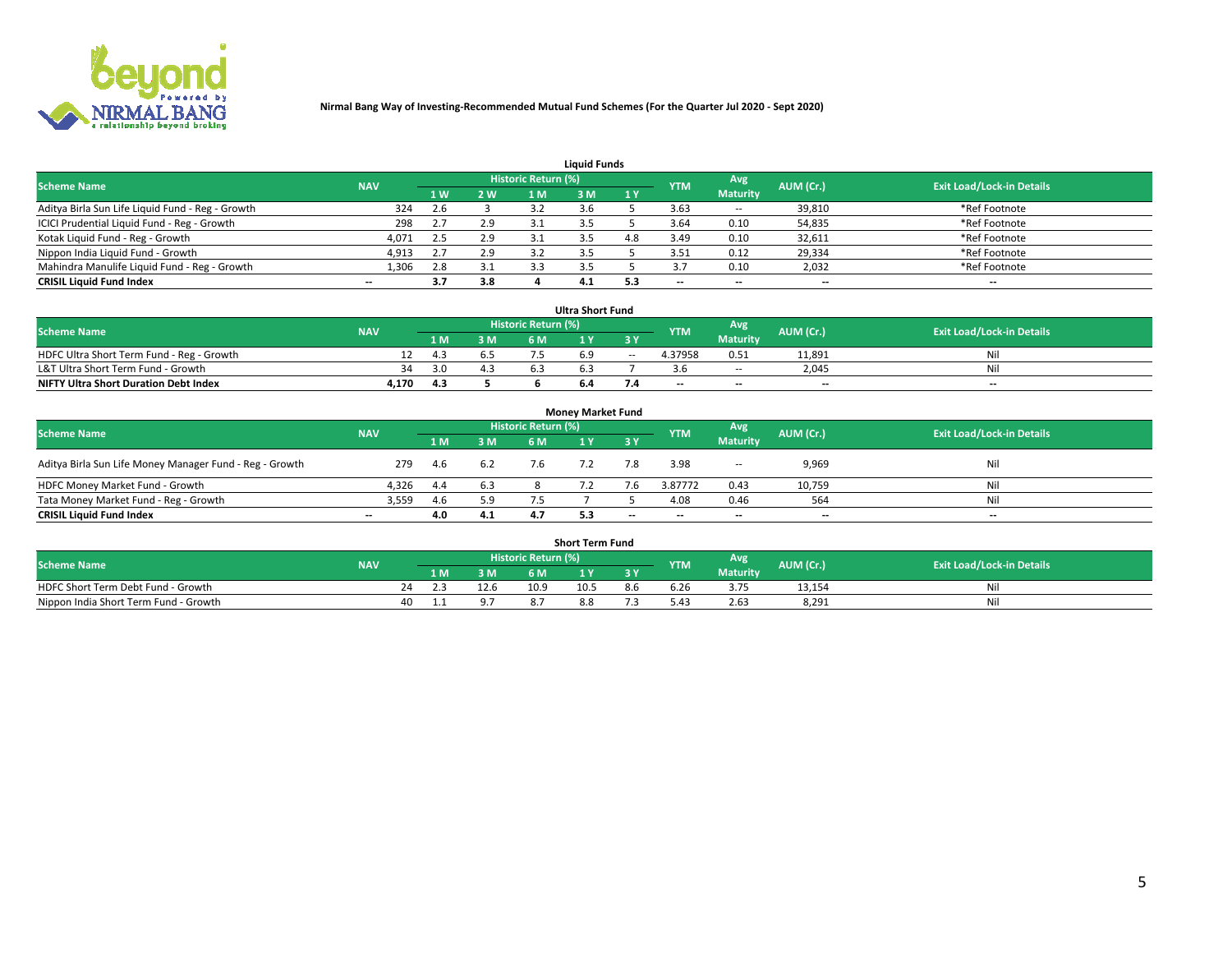

|                                           | <b>Low Duration Fund</b> |      |     |                     |     |     |            |                 |           |                                  |  |  |  |  |  |
|-------------------------------------------|--------------------------|------|-----|---------------------|-----|-----|------------|-----------------|-----------|----------------------------------|--|--|--|--|--|
| <b>Scheme Name</b>                        | <b>NAV</b>               |      |     | Historic Return (%) |     |     | <b>YTM</b> | <b>Avg</b>      | AUM (Cr.) | <b>Exit Load/Lock-in Details</b> |  |  |  |  |  |
|                                           |                          | 1 M. | 3 M | 6 M                 |     | 2 V |            | <b>Maturity</b> |           |                                  |  |  |  |  |  |
| Axis Treasury Advantage Fund - Growth     | 2.343                    | 4.0  | 7.9 |                     |     |     | 4.18       | $\sim$ $-$      | 7,439     | Nil                              |  |  |  |  |  |
| Canara Robeco Savings Fund - Reg - Growth |                          |      | 5.8 |                     | b.X |     | 4.04       | 0.99            | 1,228     | Nil                              |  |  |  |  |  |
| IDFC Low Duration Fund - Reg - Growth     | 30                       | 3.O  |     |                     |     |     | 4.01       | $\sim$ $-$      | 6,140     | Nil                              |  |  |  |  |  |

| <b>Banking &amp; PSU Bond Funds</b>                 |            |    |        |      |                     |      |     |            |                 |           |                                  |  |  |  |
|-----------------------------------------------------|------------|----|--------|------|---------------------|------|-----|------------|-----------------|-----------|----------------------------------|--|--|--|
| <b>Scheme Name</b>                                  | <b>NAV</b> |    |        |      | Historic Return (%) |      |     | <b>YTM</b> | Avg             | AUM (Cr.) | <b>Exit Load/Lock-in Details</b> |  |  |  |
|                                                     |            |    | 1 M.   | 3 M  | 6 M                 |      |     |            | <b>Maturity</b> |           |                                  |  |  |  |
| HDFC Banking and PSU Debt Fund - Reg - Growth       |            |    | 2.8    | 12.1 | 10.4                | 10.1 | 8.2 | 6.09       | 3.62            | 8,173     | Ni                               |  |  |  |
| Kotak Banking and PSU Debt Fund - Reg - Growth      |            | 49 | $-0.2$ | 10.1 | 10.3                |      |     |            | 4.37            | 7,830     | Ni                               |  |  |  |
| Nippon India Banking & PSU Debt Fund - Reg - Growth |            | 16 |        | 9.8  | 11.1                | 10.3 |     | 4.98       | 3.35            | 5.425     | Νi                               |  |  |  |

| <b>Corporate Bond Funds</b>                         |            |        |      |                            |      |  |            |            |           |                                                |  |  |  |  |
|-----------------------------------------------------|------------|--------|------|----------------------------|------|--|------------|------------|-----------|------------------------------------------------|--|--|--|--|
| <b>Scheme Name</b>                                  | <b>NAV</b> |        |      | <b>Historic Return (%)</b> |      |  | <b>YTM</b> | Avg        | AUM (Cr.) | <b>Exit Load/Lock-in Details</b>               |  |  |  |  |
|                                                     |            |        | 3 M  | 6 M                        |      |  |            | Maturity   |           |                                                |  |  |  |  |
| ICICI Prudential Corporate Bond Fund - Reg - Growth |            | 0.9    | 10.5 |                            | 10.2 |  | 5.19       | 3.82       | 17.389    | Nil                                            |  |  |  |  |
| L&T Triple Ace Bond Fund - Reg - Growth             |            | $-1.9$ | 7.9  |                            |      |  | 6.31       | $\sim$ $-$ | 4,615     | If redeemed before 3 Month; Exit Load is 0.5%; |  |  |  |  |
| Kotak Corporate Bond Fund - Std - Growth            | 2,822      |        | 10.5 | $^{\circ}$                 |      |  |            | 2.11       | 5,267     | Nil                                            |  |  |  |  |

| <b>Credit Risk Fund</b>                    |            |    |     |      |                            |     |           |            |                 |           |                                                                       |  |  |  |
|--------------------------------------------|------------|----|-----|------|----------------------------|-----|-----------|------------|-----------------|-----------|-----------------------------------------------------------------------|--|--|--|
| <b>Scheme Name</b>                         | <b>NAV</b> |    |     |      | <b>Historic Return (%)</b> |     |           | <b>YTM</b> | Avg             | AUM (Cr.) | <b>Exit Load/Lock-in Details</b>                                      |  |  |  |
|                                            |            |    | 1 M | 3 M  | 6 M                        |     | <b>3Y</b> |            | <b>Maturity</b> |           |                                                                       |  |  |  |
| ICICI Prudential Credit Risk Fund - Growth |            | 23 |     | 13.8 | 8.2                        | 9.8 |           | 8.94       | 2.93            | 6,556     | If redeemed before 1 Year; Exit Load is 1%;                           |  |  |  |
| HDFC Credit Risk Debt Fund - Reg - Growth  |            |    | 4.2 | 17.5 |                            |     |           | 9.79122    | 2.85            | 6,181     | If redeemed before 12 Month; Exit Load is 1%; If redeemed bet. 12     |  |  |  |
|                                            |            |    |     |      |                            |     |           |            |                 |           | Month to 18 Month; Exit Load is 0.5%;                                 |  |  |  |
|                                            |            |    |     |      |                            |     |           |            |                 |           | If redeemed before 12 Month; Exit Load is 3%; If redeemed bet. 12     |  |  |  |
| SBI Credit Risk Fund - Growth              |            |    | 6.2 | 12.3 |                            |     |           | 7.97       | $\sim$ $-$      |           | 3,765 Month to 24 Month; Exit Load is 1.5%; If redeemed bet. 24 Month |  |  |  |
|                                            |            |    |     |      |                            |     |           |            |                 |           | to 36 Month; Exit Load is 0.75%;                                      |  |  |  |

| <b>Floater Fund</b>                      |            |    |     |      |                     |      |   |            |                 |           |                                  |
|------------------------------------------|------------|----|-----|------|---------------------|------|---|------------|-----------------|-----------|----------------------------------|
| <b>Scheme Name</b>                       | <b>NAV</b> |    |     |      | Historic Return (%) |      |   | <b>YTM</b> | Avg             | AUM (Cr.) | <b>Exit Load/Lock-in Details</b> |
|                                          |            |    | 1 M | ЗM   | 6 M                 | - 17 | . |            | <b>Maturity</b> |           |                                  |
| Nippon India Floating Rate Fund - Growth |            | 34 |     | 10.9 |                     | 10.3 |   |            | 2.87            | 13,568    | NL                               |